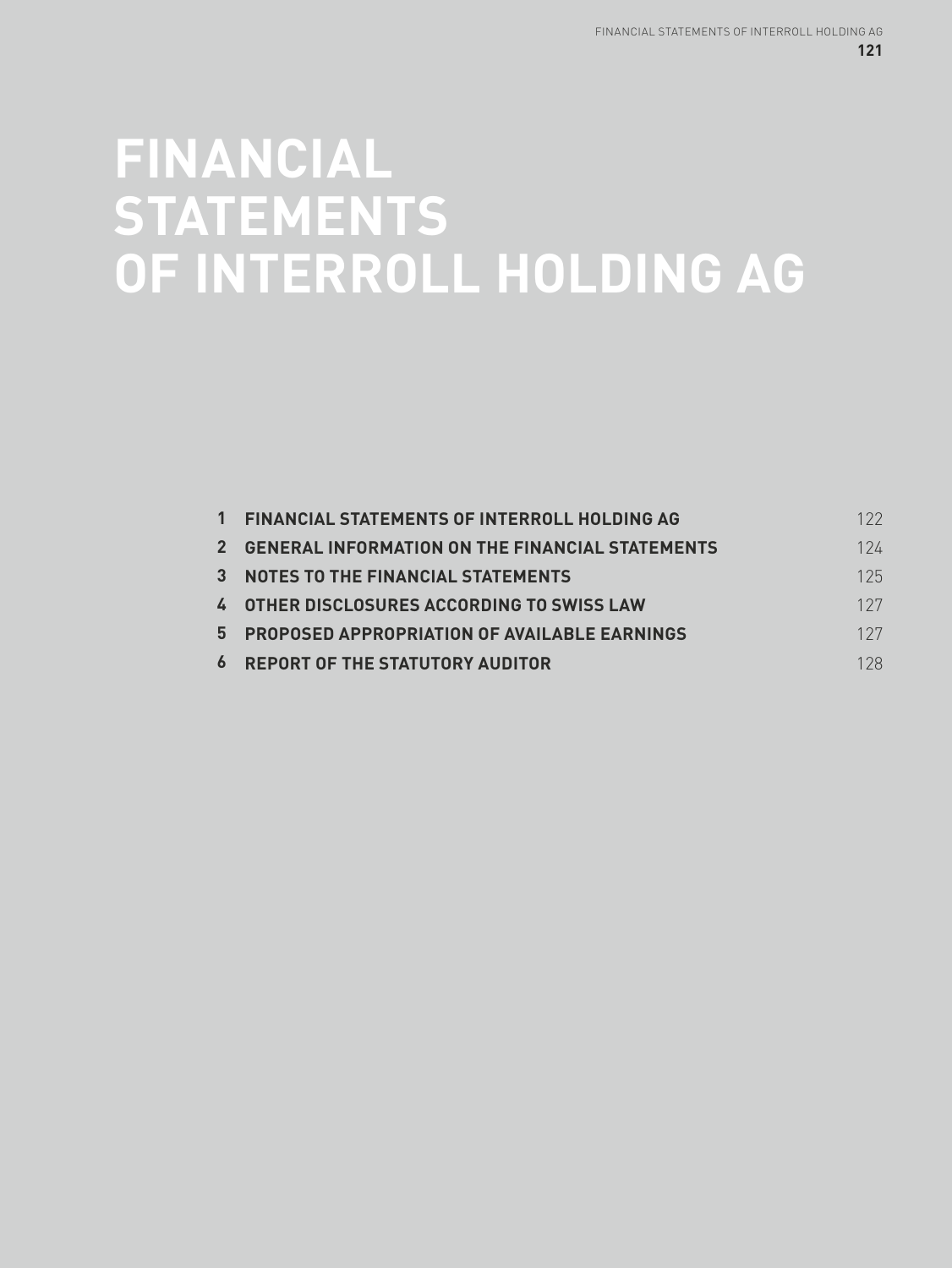# **1 FINANCIAL STATEMENTS OF INTERROLL HOLDING AG**

# **1.1 Balance sheet**

| in CHF thousands<br>see notes*                    | 31.12.2020 | 31.12.2019 |
|---------------------------------------------------|------------|------------|
| <b>ASSETS</b>                                     |            |            |
| Cash and cash equivalents                         | 580        | 5,385      |
| Accounts receivable from subsidiaries             | 1,535      | 2,033      |
|                                                   |            |            |
| Other receivables from third parties              | 264<br>248 | 135        |
| Loans to subsidiaries<br>3.3                      |            | 8,062      |
| <b>Total current assets</b>                       | 2,627      | 15,615     |
| Investments                                       | 114,817    | 105,354    |
| Loans to subsidiaries<br>3.3                      | 4,412      | 7,885      |
| <b>Total noncurrent assets</b>                    | 119,229    | 113,239    |
| <b>Total assets</b>                               | 121,856    | 128,854    |
| <b>EQUITY AND LIABILITIES</b>                     |            |            |
| Trade and other accounts payable to subsidiaries  | 517        | 328        |
| Trade and other accounts payable to third parties | 31         | 16         |
| Loans from subsidiaries<br>3.4                    | 43,152     | 3,674      |
| Accrued expenses                                  | 1,965      | 2,115      |
| <b>Total current liabilities</b>                  | 45,665     | 6,133      |
| <b>Total noncurrent liabilities</b>               | ۰          |            |
| Share capital<br>3.5                              | 854        | 854        |
| Legal reserve                                     |            |            |
| - Share premium                                   | 8          | 8          |
| - Other legal reserves                            | 5,209      | 5,209      |
| - Available earnings                              | 126,472    | 143,395    |
| Treasury shares<br>3.1                            | $-56,352$  | $-26,745$  |
| Total shareholder's equity                        | 76,191     | 122,721    |
| <b>Total liabilities and equity</b>               | 121,856    | 128,854    |

\* See notes to the financial statements.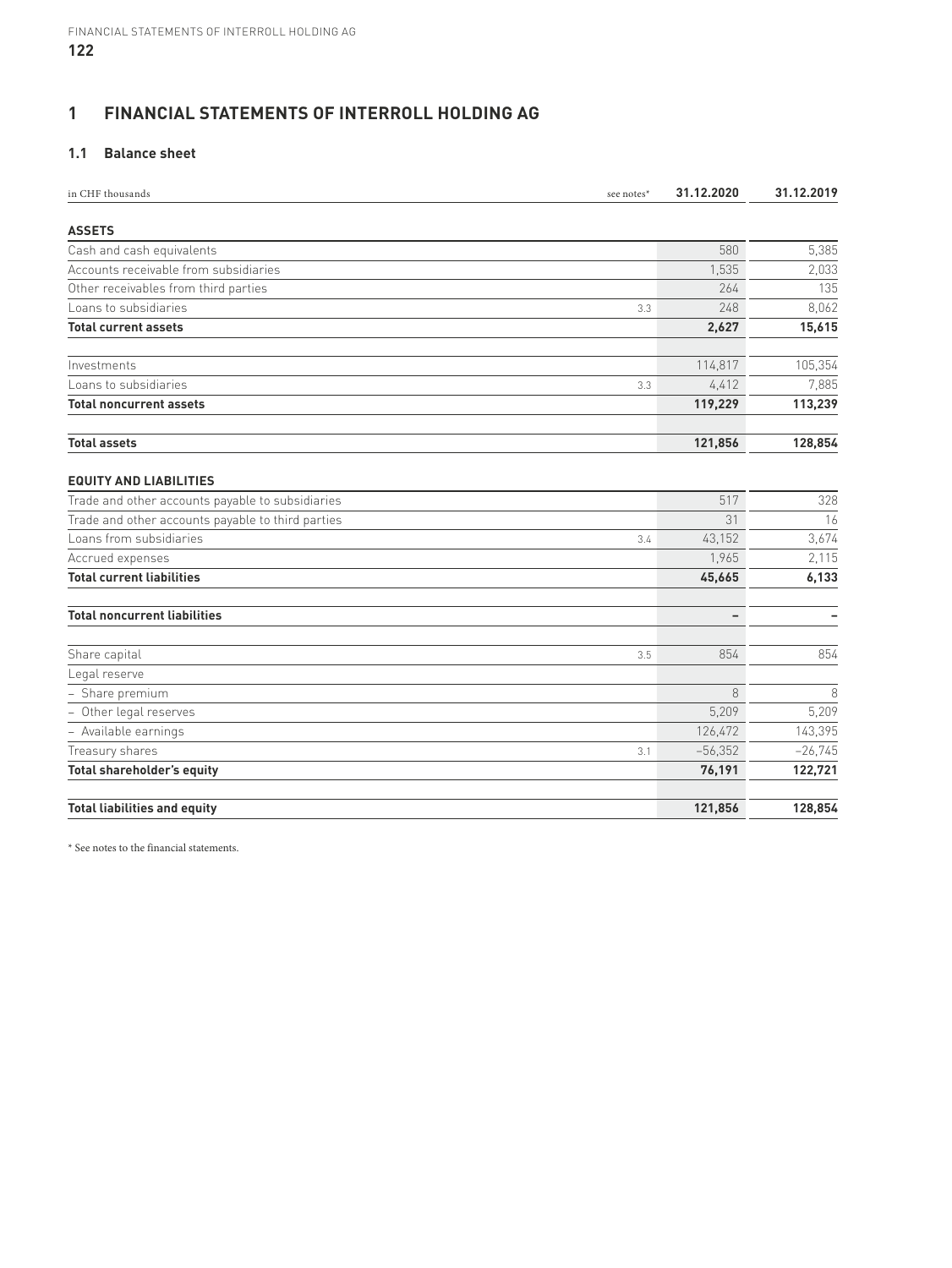# **1.2 Income statement**

| in CHF thousands                  | 2020     | 2019     |
|-----------------------------------|----------|----------|
|                                   |          |          |
| Investment income                 |          |          |
| Royalty income                    | 5,066    | 5,552    |
| Other operating income            | 1,555    | 2,078    |
| Financial income                  | 3,678    | 3,220    |
| <b>Total income</b>               | 10,299   | 10,850   |
| Administration expenses           | $-588$   | $-529$   |
| Personnel expenses                | $-2,468$ | $-2,914$ |
| Other operating expenses          | $-2,554$ | $-1,873$ |
| Financial expenses                | $-2,778$ | $-3,310$ |
| <b>Total expenses</b>             | $-8,388$ | $-8,626$ |
| <b>Result before income taxes</b> | 1,911    | 2,224    |
| Direct taxes                      |          | -        |
| Result                            | 1,911    | 2,224    |

# **1.3 Statement of changes in equity**

| in CHF thousands                       | Share capital | Reserves from<br>capital contrib. | Legal reserve | Available<br>earnings | Treasury<br>shares | <b>Total</b> |
|----------------------------------------|---------------|-----------------------------------|---------------|-----------------------|--------------------|--------------|
|                                        |               |                                   |               |                       |                    |              |
| As at 1.1.2019                         | 854           | 8                                 | 5,209         | 159,681               | $-17,638$          | 148,114      |
| Result 2019                            |               |                                   |               | 2.224                 |                    | 2,224        |
| Distribution from face value reduction |               |                                   |               | $-18,510$             |                    | $-18,510$    |
| Change of balance for treasury shares  |               |                                   |               |                       | $-9,107$           | $-9,107$     |
| As at 31.12.2019                       | 854           | 8                                 | 5,209         | 143,395               | $-26,745$          | 122,721      |
| Result 2020                            |               |                                   |               | 1,911                 |                    | 1,911        |
| Dividend payment, net                  |               |                                   |               | $-18.834$             |                    | $-18,834$    |
| Change of balance for treasury shares  |               |                                   |               |                       | $-29,607$          | $-29,607$    |
| As at 31.12.2020                       | 854           | 8                                 | 5,209         | 126,472               | $-56,352$          | 76,191       |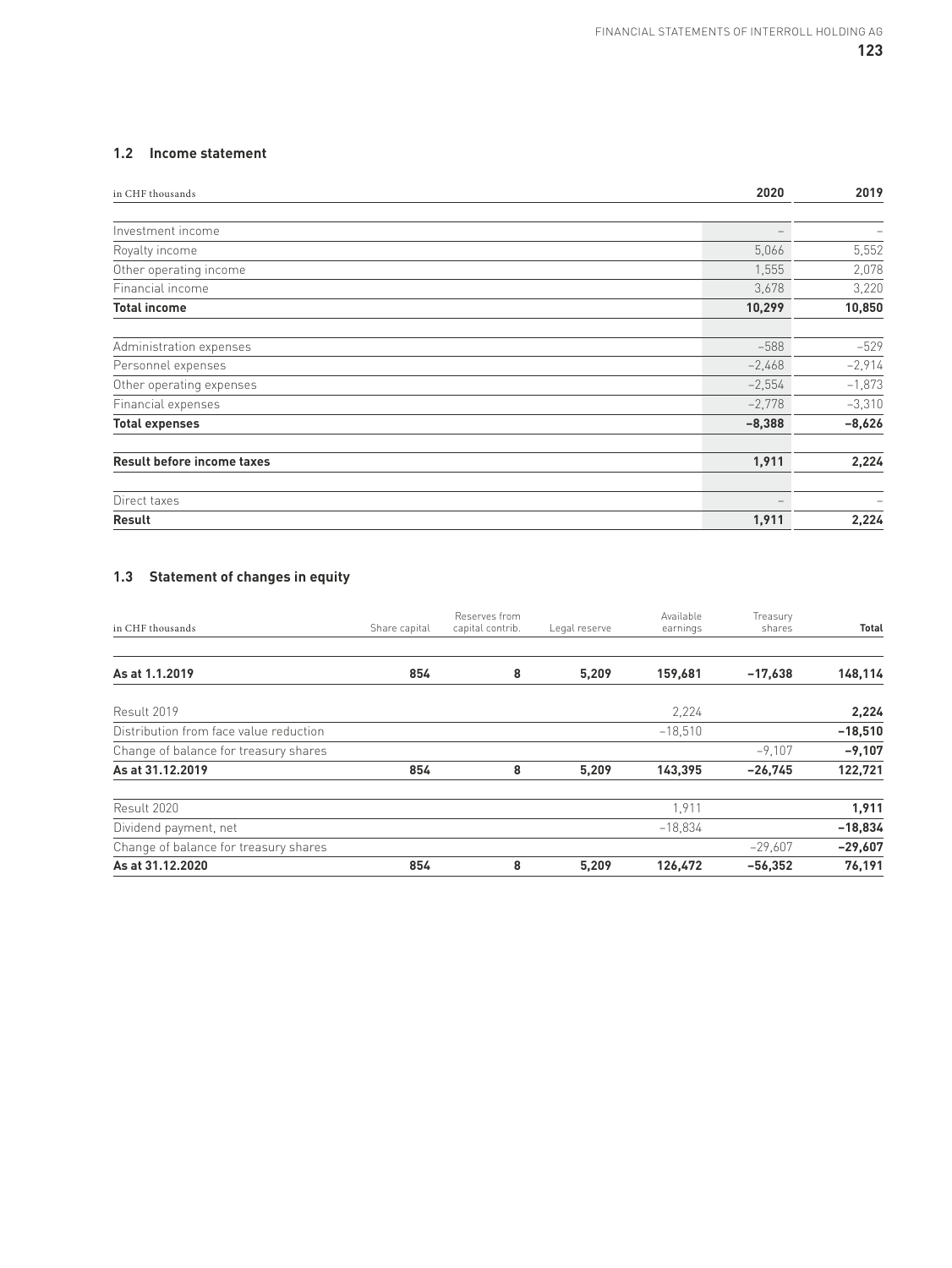# **2 GENERAL INFORMATION ON THE FINANCIAL STATEMENTS**

# **2.1 Accounting policies**

#### **Accounting law**

The 2020 financial statements were prepared according to the provisions of Swiss law on Accounting and Financial Reporting  $(32<sup>nd</sup> title)$ Swiss Code of Obligations).

#### **Current/noncurrent distinction**

Current assets are assets expected to be realized or consumed in the normal course of the company's operating cycle or assets held for trading purposes. All other assets are classified as noncurrent assets.

Current liabilities are liabilities expected to be settled by use of cash generated in the normal course of the company's operating cycle or liabilities due within one year from the reporting date. All other liabilities are classified as noncurrent liabilities.

#### **Foreign currency translation**

Transactions in foreign currencies are recorded using exchange rates prevailing at the time of the transaction. Gains or losses arising upon settlement of these transactions are included in the current year's income under financial income and financial expenses, respectively. Monetary assets and liabilities denominated in foreign currencies as at 31 December are translated using the exchange rates prevailing at the balance sheet date. Any gains or losses resulting from this translation are also included in the current year's income, except for realized gains, which are deferred.

## **Forgoing a cash flow statement and additional disclosures in the notes**

As Interroll Holding AG has prepared its consolidated financial statements in accordance with a recognized accounting standard (IFRS), it has decided to forgo presenting additional information on interest-bearing liabilities and audit fees in the notes as well as a cash flow statement in accordance with the law.

## **2.2 Valuation principles**

## **Cash and cash equivalents, accounts receivable and payable**

Cash and cash equivalents are stated at nominal value. Accounts receivable are stated at nominal value less any valuation adjustment for credit risks. Accounts payable are stated at nominal value. Accounts receivable from Group companies arise from services provided by Interroll Holding AG and related invoiced interest and royalties. These services are recognized on an accrual basis.

## **Treasury shares**

Treasury shares are stated at the lower of cost and fair value.

#### **Loans**

Noncurrent loans receivable are stated at nominal value less any valuation adjustments deemed necessary to reflect the credit risk. Noncurrent loans payable are stated at nominal value.

#### **Investments**

Investments are stated at cost less any valuation adjustments deemed necessary to recognize a decline other than temporary in value (impairment).

#### **Accrued expenses**

Accrued expenses primarily relate to interest due on loans payable stated at nominal value and to accruals for the remuneration of the Board of Directors.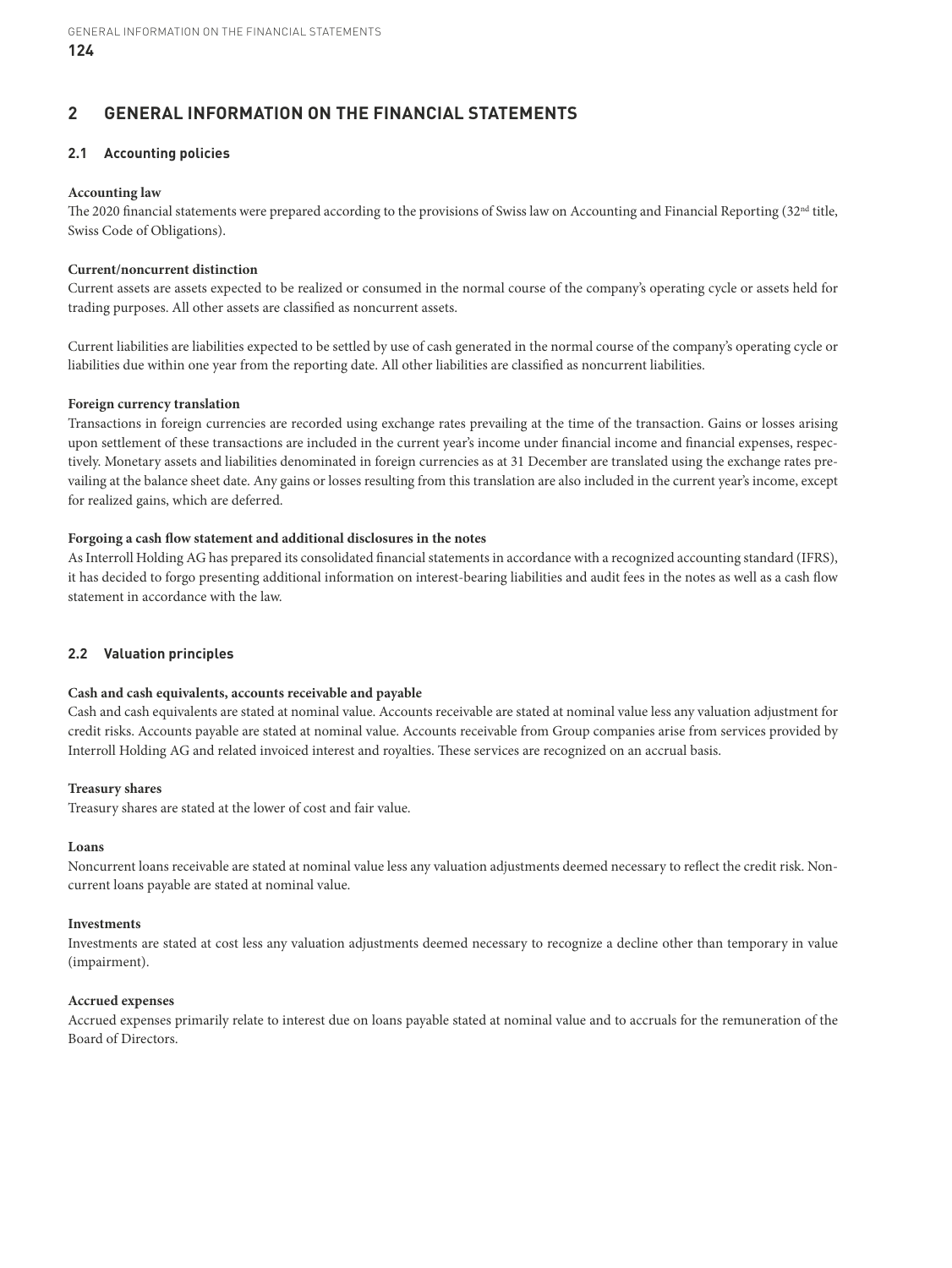# **3 NOTES TO THE FINANCIAL STATEMENTS**

## **3.1 Treasury shares**

#### **Shares sold, acquired and held in the periods under review**

In the year under review as well in the previous year, no own shares were sold. In the year under review, the Company acquired 12,800 shares (previous year: 5,700 shares). At year end 2020, the Company held 28.620 own shares at the book value of CHF 56.3 million (2019: 16,559 own shares at a book value of CHF 26.7 million).

#### **Allocation of treasury shares to employees**

739 shares (previous year: 989) at a carrying value of CHF 1.4 million (previous year: CHF 1.8 million) were attributed to employees.

#### **3.2 Investments**

An overview of the material investments either directly or indirectly held by Interroll Holding AG can be found in the notes to the consolidated statements of the Interroll Group (see note 8.4 Scope of consolidation).

# **3.3 Loans to subsidiaries**

| The interest rates used were the following: | Lowest   | <b>Highest</b> |
|---------------------------------------------|----------|----------------|
|                                             |          |                |
| In the year 2020                            | 0.20%    | 0.50%          |
| In the year 2019                            | $0.00\%$ | 3.00%          |

Loans to subsidiaries are normally redeemable with a notice period of three months. At year end, loans of CHF 4.7 million (2019: CHF 18.8 million) were outstanding. In the year under review, no impairments were recognized on loans (previous year: CHF 2.8 million). In the year under review, of the total CHF 4.7 million in loans (2019: CHF 18.8 million), CHF 0.2 million (2019: CHF 18.8 million) was reported as short-term loans.

## **3.4 Loans from subsidiaries**

| The following interest rates were used: | Lowest | <b>Highest</b> |  |
|-----------------------------------------|--------|----------------|--|
|                                         |        |                |  |
| In the year 2020                        | በ 2በ%  | 0.49%          |  |
| In the year 2019                        | 1.00%  | 3.00%          |  |

Loans due from subsidiaries are normally redeemable with a notice period of three months. As at year end 2020, no Group loans were due.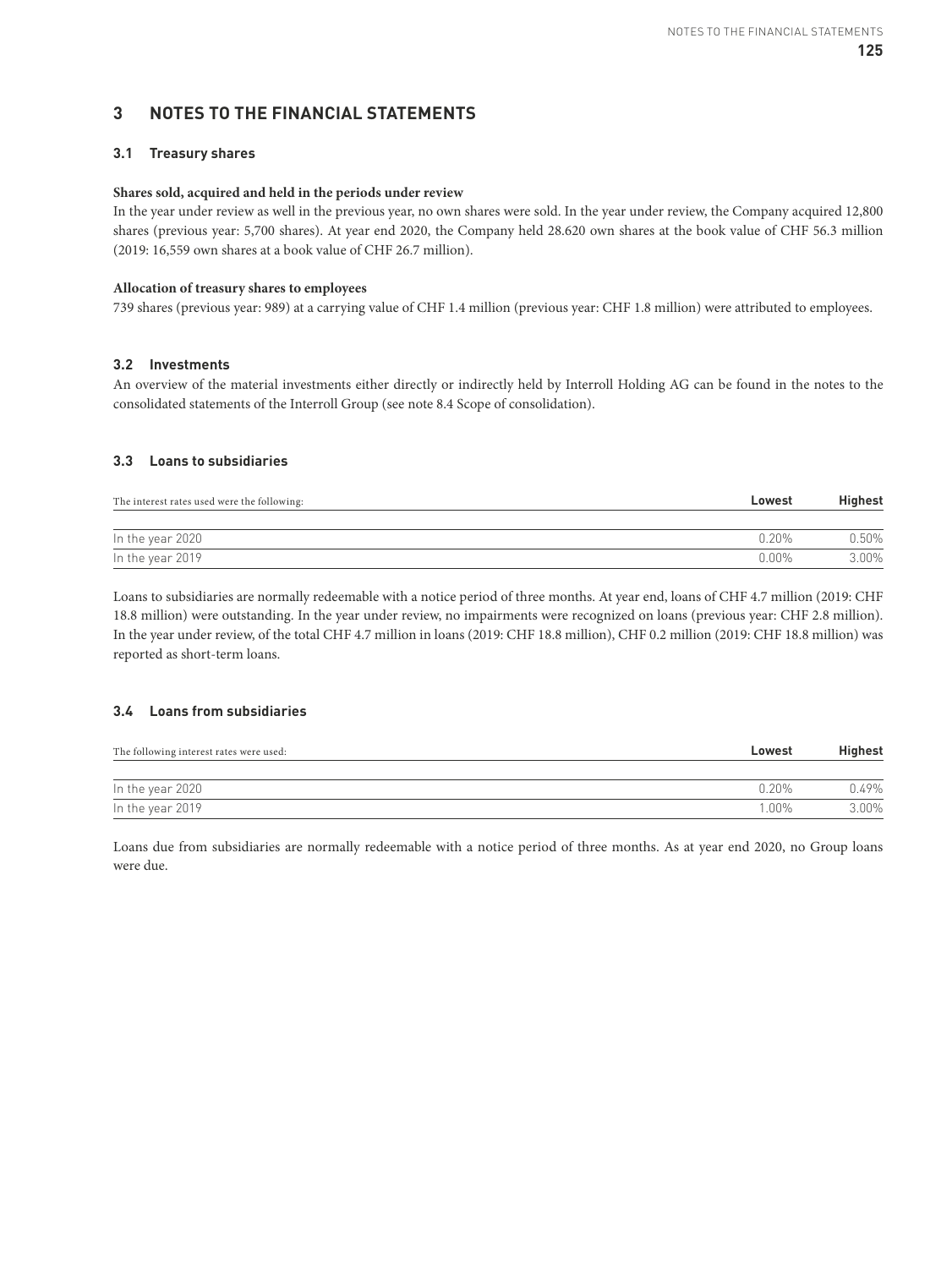# **3.5 Equity capital**

#### **Composition of the share capital**

As in the previous year, the share capital consists of 854,000 fully paid-in registered shares with a par value of CHF 1 per share. Each share entitles the holder to equal dividend and voting rights.

#### **Significant shareholders (at least 3% of the share capital)**

The following table shows the number of shares held by the most significant shareholders as well as their interest in percent:

|                                          |                  | 31.12.2020    |                  | 31.12.2019    |
|------------------------------------------|------------------|---------------|------------------|---------------|
| Shareholder/shareholder group            | Number of shares | Interest in % | Number of shares | Interest in % |
|                                          |                  |               |                  |               |
| Ghisalberti family                       | 82.079           | 9.61          | 94.739           | 11.09         |
| D. Specht and Family                     | 56.417           | 6.61          | 62,045           | 7.27          |
| Groupama Asset Management                | 43,726           | 5.12          | 43,726           | 5.12          |
| Allianz Group                            | 42.697           | 5.00          | 42.697           | 5.00          |
| Stiftung Erlebnispark Fördertechnik GmbH | 34,275           | 4.01          | 36,275           | 4.25          |
| Invesco LTD*                             |                  | 0.00          | 30,065           | 3.52          |
| Various other shareholders               | 594.806          | 69.65         | 544.453          | 63.75         |
| <b>Total</b>                             | 854,000          | 100.00        | 854,000          | 100.00        |

 $^\star$  No interest of at least 3% of the share capital

## **3.6 Contingent liabilities**

Interroll Holding AG guarantees the joint use of existing credit facilities by Interroll (Schweiz) AG up to a maximum of CHF 42 million (2019: CHF 42 million). The credit facility was not utilized on December 31, 2020.

In addition, Interroll Holding AG issued letters of continuing financial support in favor of the following Group companies:

| Country     | Company                                    |  |
|-------------|--------------------------------------------|--|
|             |                                            |  |
| Germany     | Interroll Automation GmbH, Sinsheim (DE)   |  |
| France      | Interroll SAS, La Roche-sur-Yon (FR)       |  |
| Switzerland | Interroll (Schweiz) AG, Sant'Antonino (CH) |  |

In the year under review and the previous year, there were no retention guarantees in favor of customers of Interroll Holding AG. Interroll Holding AG carries joint liability with respect to the federal tax authorities for value-added tax debts of all Swiss subsidiaries.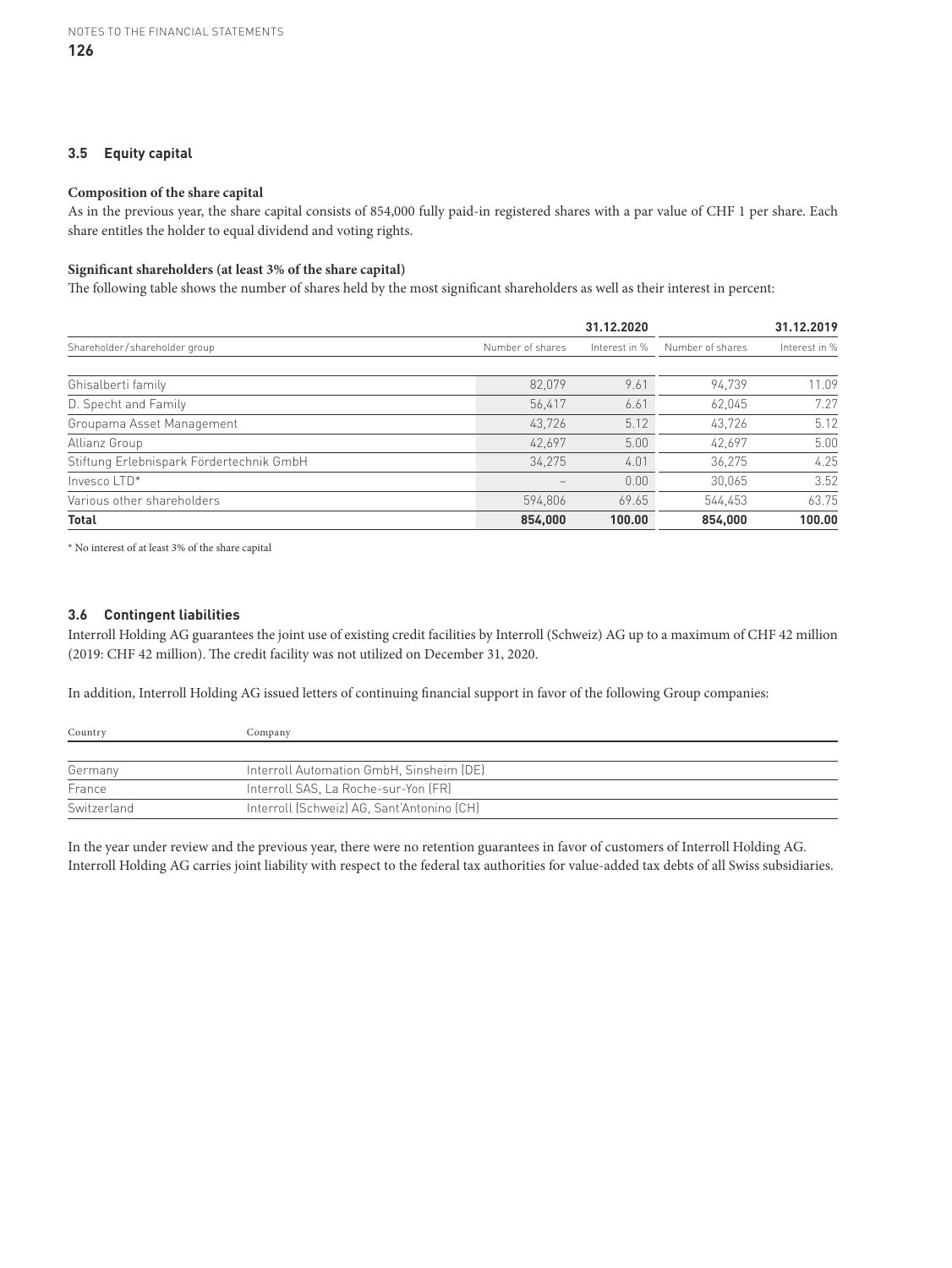# **4 OTHER DISCLOSURES ACCORDING TO SWISS LAW**

# **4.1 Full-time positions**

There are no full-time employees at Interroll Holding AG.

# **4.2 Remuneration of and shares held by the Board of Directors and Group Management**

The remuneration of the members of the Board of Directors and Group Management and the shares and options held by the members of the Board of Directors at year end are disclosed in the remuneration report in accordance with VegüV and Art. 663c, Swiss Code of Obligations (see remuneration report, pp 59–67).

## **4.3 Shares held by Group Management**

|                            | Shares as at 31.12. |        |
|----------------------------|---------------------|--------|
|                            | 2020                | 2019   |
|                            |                     |        |
| Paul Zumbühl               | 22,453              | 21,966 |
| Richard Keely              | 105                 | 87     |
| Dr. Christoph Reinkemeier* |                     | 740    |
| Heinz Hössli**             |                     |        |
| Maurizio Catino**          |                     |        |
| Jens Strüwing              | 37                  | 5      |
| Dr. Ben Xia                | 682                 | 598    |
| Jens Karolyi               | 152                 | 144    |
| Total                      | 23,429              | 23,540 |

\* Left Group Management during financial year 2020

\*\* Joined Group Management during financial year 2020

# **5 PROPOSED APPROPRIATION OF AVAILABLE EARNINGS**

## **Appropriation of available earnings**

The Board of Directors proposes to the Annual General Meeting of May 7, 2021 the appropriation of the available earnings as at the end of the 2020 reporting year as follows:

| in CHF thousands                                      | 2020    | 2019    |
|-------------------------------------------------------|---------|---------|
|                                                       |         |         |
| Result                                                | 1.911   | 2,224   |
| Available earnings carried forward from previous year | 124,561 | 141,171 |
|                                                       | 126,472 | 143,395 |
|                                                       |         |         |
| Distribution of a dividend of                         | 23.058  | 18,834  |
| To be carried forward                                 | 103,414 | 124,561 |
|                                                       | 126,472 | 143,395 |

## **Proposed dividend payment**

The Board of Directors proposes to the Annual General Meeting to pay a dividend of CHF 27.00 per share. A maximum total of CHF 23.1 million would be distributed. In the previous year, a dividend in the amount of CHF 22.50 per share or a maximum of CHF 19.2 million was approved. If this year's dividend proposal is approved, the respective payment will be processed in the second quarter of 2021.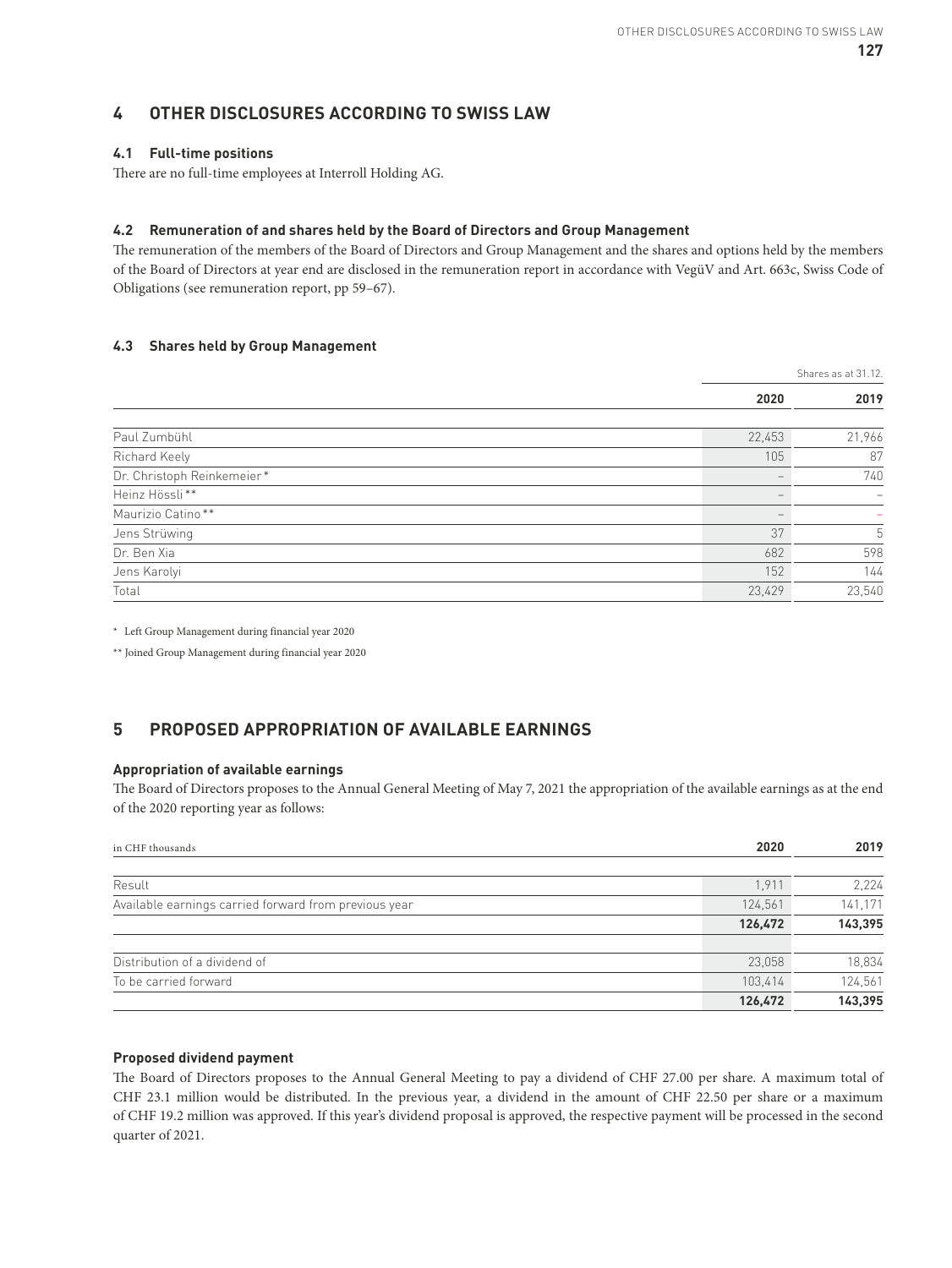

# **REPORT OF THE STATUTORY AUDITOR TO THE GENERAL MEETING OF INTERROLL HOLDING AG, SANT'ANTONINO**

#### **Report on the audit of the financial statements**

#### **Opinion**

We have audited the financial statements of Interroll Holding AG, which comprise the balance sheet as at December 31, 2020, the income statement and the notes for the year then ended, including a summary of significant accounting policies.

In our opinion, the financial statements (pages 122 to 127) as at December 31, 2020 comply with Swiss law and the company's articles of incorporation.

#### **Basis for opinion**

We conducted our audit in accordance with Swiss law and Swiss Auditing Standards. Our responsibilities under those provisions and standards are further described in the "Auditor's responsibilities for the audit of the financial statements" section of our report.

We are independent of the entity in accordance with the provisions of Swiss law and the requirements of the Swiss audit profession and we have fulfilled our other ethical responsibilities in accordance with these requirements. We believe that the audit evidence we have obtained is sufficient and appropriate to provide a basis for our opinion.

#### **Our audit approach**



Overall materiality: CHF 600,000

We tailored the scope of our audit in order to perform sufficient work to enable us to provide an opinion on the financial statements as a whole, taking into account the structure of the entity, the accounting processes and controls, and the industry in which the entity operates.

As key audit matter the following area of focus has been identified: Impairment testing of Group assets (investments in subsidiaries and short- and long-term loans granted to subsidiaries)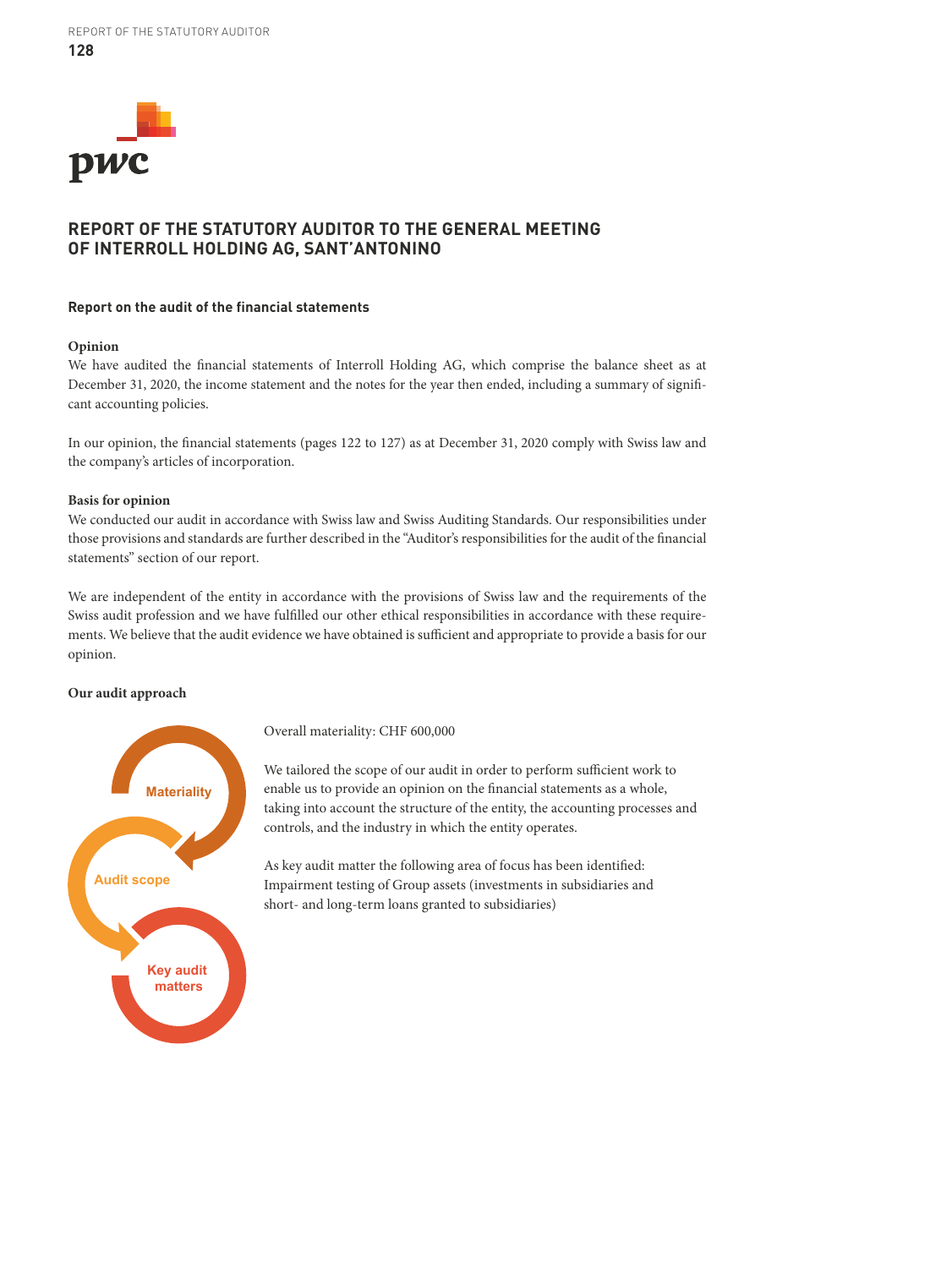#### **Materiality**

The scope of our audit was influenced by our application of materiality. Our audit opinion aims to provide reasonable assurance that the financial statements are free from material misstatement. Misstatements may arise due to fraud or error. They are considered material if, individually or in aggregate, they could reasonably be expected to influence the economic decisions of users taken on the basis of the financial statements.

Based on our professional judgement, we determined certain quantitative thresholds for materiality, including the overall materiality for the financial statements as a whole as set out in the table below. These, together with qualitative considerations, helped us to determine the scope of our audit and the nature, timing and extent of our audit procedures and to evaluate the effect of misstatements, both individually and in aggregate, on the financial statements as a whole.

| <b>Overall materiality</b>    | CHF 600,000                                                          |
|-------------------------------|----------------------------------------------------------------------|
| How we determined it          | 0.5% of total assets                                                 |
| Rationale for the materiality | We chose total assets as the benchmark because the company primarily |
| benchmark applied             | holds equity investments in and grants loans to subsidiaries.        |

We agreed with the Audit Committee that we would report to them misstatements above CHF 30,000 identified during our audit as well as any misstatements below that amount which, in our view, warranted reporting for qualitative reasons.

#### **Audit scope**

We designed our audit by determining materiality and assessing the risks of material misstatement in the financial statements. In particular, we considered where subjective judgements were made; for example, in respect of significant accounting estimates that involved making assumptions and considering future events that are inherently uncertain. As in all of our audits, we also addressed the risk of management override of internal controls, including among other matters consideration of whether there was evidence of bias that represented a risk of material misstatement due to fraud.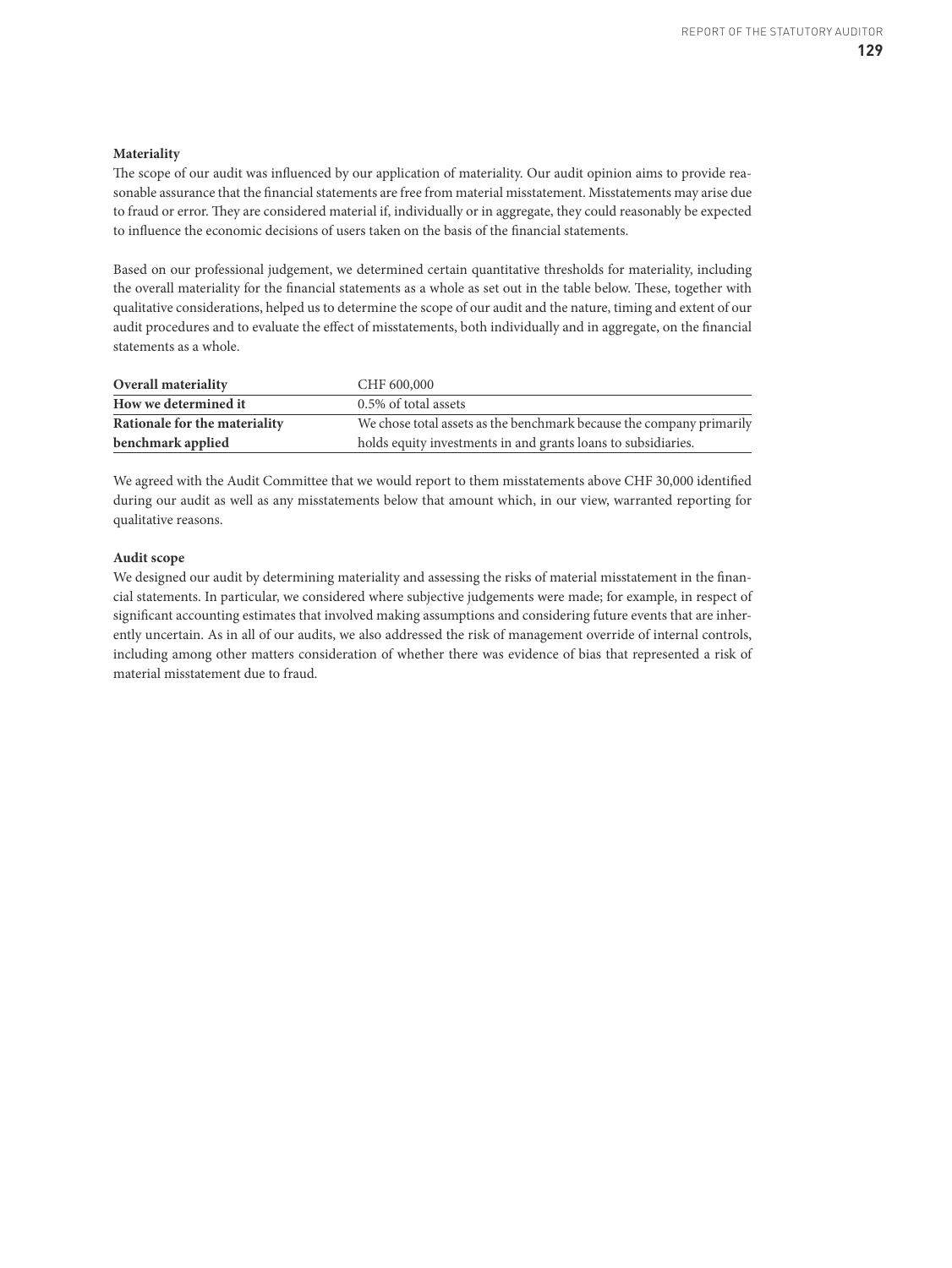#### **Report on key audit matters based on the circular 1/2015 of the Federal Audit Oversight Authority**

Key audit matters are those matters that, in our professional judgement, were of most significance in our audit of the financial statements of the current period. These matters were addressed in the context of our audit of the financial statements as a whole, and in forming our opinion thereon, and we do not provide a separate opinion on these matters.

**Impairment testing of Group assets (investments in subsidiaries and short- and long-term loans granted to subsidiaries)**

| Key audit matter                                                                         | How our audit addressed the key audit matter                   |
|------------------------------------------------------------------------------------------|----------------------------------------------------------------|
|                                                                                          |                                                                |
| We consider impairment testing of Group                                                  | Management carried out impairment tests on all                 |
| assets to be a key audit matter because of                                               | investments in subsidiaries. We performed the following        |
| their significance on the balance sheet.                                                 | audit procedures:                                              |
| Investments in subsidiaries amount to                                                    | Firstly, we discussed with management whether any              |
| CHF 114.8 million (94% of total assets)                                                  | indications of impairment were identified in relation to       |
| and loans to subsidiaries amount to                                                      | an investment.                                                 |
| CHF 4.7 million (3.9% of total assets).                                                  |                                                                |
|                                                                                          | Subsequently, for a sample of selected investments,            |
| Please refer to note 3.2 (Investments) and                                               | we verified the factors used to calculate potential            |
| note 3.3 (Loans to subsidiaries) in "General<br>information on the financial statements" | impairment and reperformed the calculation.                    |
| in the notes to the financial statements of                                              | Management assessed individually the recoverability of         |
| Interroll Holding AG.                                                                    | short- and long-term loans granted to subsidiaries as well     |
|                                                                                          | as investments, except where the standalone financial          |
|                                                                                          | statements prepared in accordance with IFRS or an impair-      |
|                                                                                          | ment test showed that these were confirmed by positive         |
|                                                                                          | equity. We discussed in detail with Management their           |
|                                                                                          | assessment and reperformed it, and we checked the outlook      |
|                                                                                          | based on the budget approved by the Board of Directors         |
|                                                                                          | for plausibility.                                              |
|                                                                                          | Based on the audit procedures described above, we addressed    |
|                                                                                          | the risk of an incorrect valuation of the investments in       |
|                                                                                          | subsidiaries and loans to subsidiaries. We have no findings to |
|                                                                                          | report.                                                        |
|                                                                                          |                                                                |

#### **Responsibilities of the Board of Directors for the financial statements**

The Board of Directors is responsible for the preparation of the financial statements in accordance with the provisions of Swiss law and the company's articles of incorporation, and for such internal control as the Board of Directors determines is necessary to enable the preparation of financial statements that are free from material misstatement, whether due to fraud or error.

In preparing the financial statements, the Board of Directors is responsible for assessing the entity's ability to continue as a going concern, disclosing, as applicable, matters related to going concern and using the going concern basis of accounting unless the Board of Directors either intends to liquidate the entity or to cease operations, or has no realistic alternative but to do so.